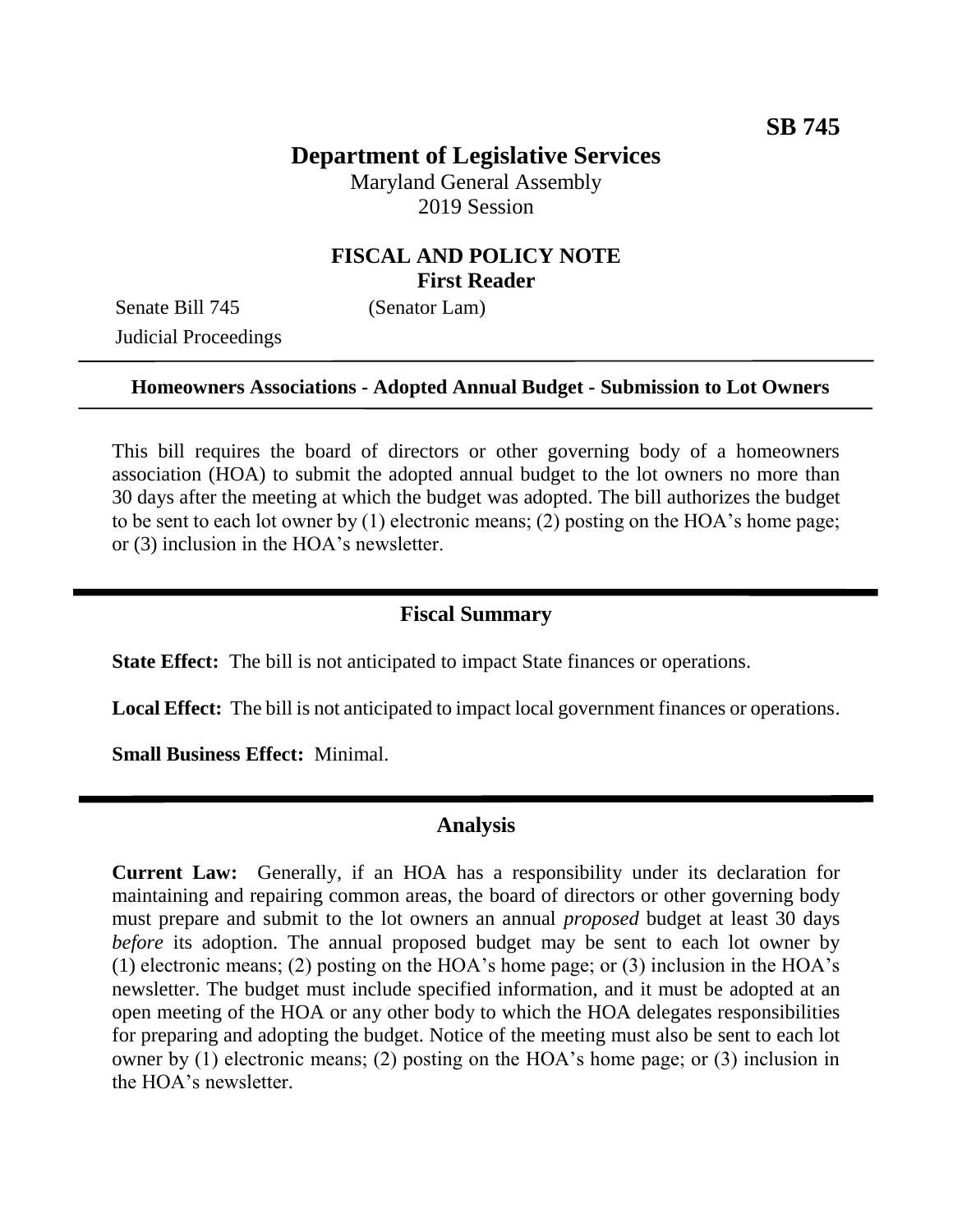Except under specified circumstances, any expenditure that would result in an increase in assessments of 15% over the previous budget must be approved by an amendment to the budget adopted at a special meeting. Notice to the lot owners must be sent at least 10 days prior to the meeting. The adoption of a budget does not impair the authority of the HOA to obligate the HOA for expenditures for any purpose consistent with any provision of the Maryland Homeowners Association Act.

**Background:** The Foundation for Community Association Research estimated that there were 6,750 community associations in the State in 2017. For more information about HOAs, a type of community association, and common ownership communities generally, see the **Appendix – Common Ownership Communities**.

### **Additional Information**

**Prior Introductions:** None.

**Cross File:** None.

**Information Source(s):** Judiciary (Administrative Office of the Courts); Secretary of State; State Department of Assessments and Taxation; Foundation for Community Association Research; Office of the Attorney General (Consumer Protection Division); Department of Legislative Services

**Fiscal Note History:** First Reader - February 27, 2019 mm/kdm

Analysis by: Nathan W. McCurdy Direct Inquiries to:

(410) 946-5510 (301) 970-5510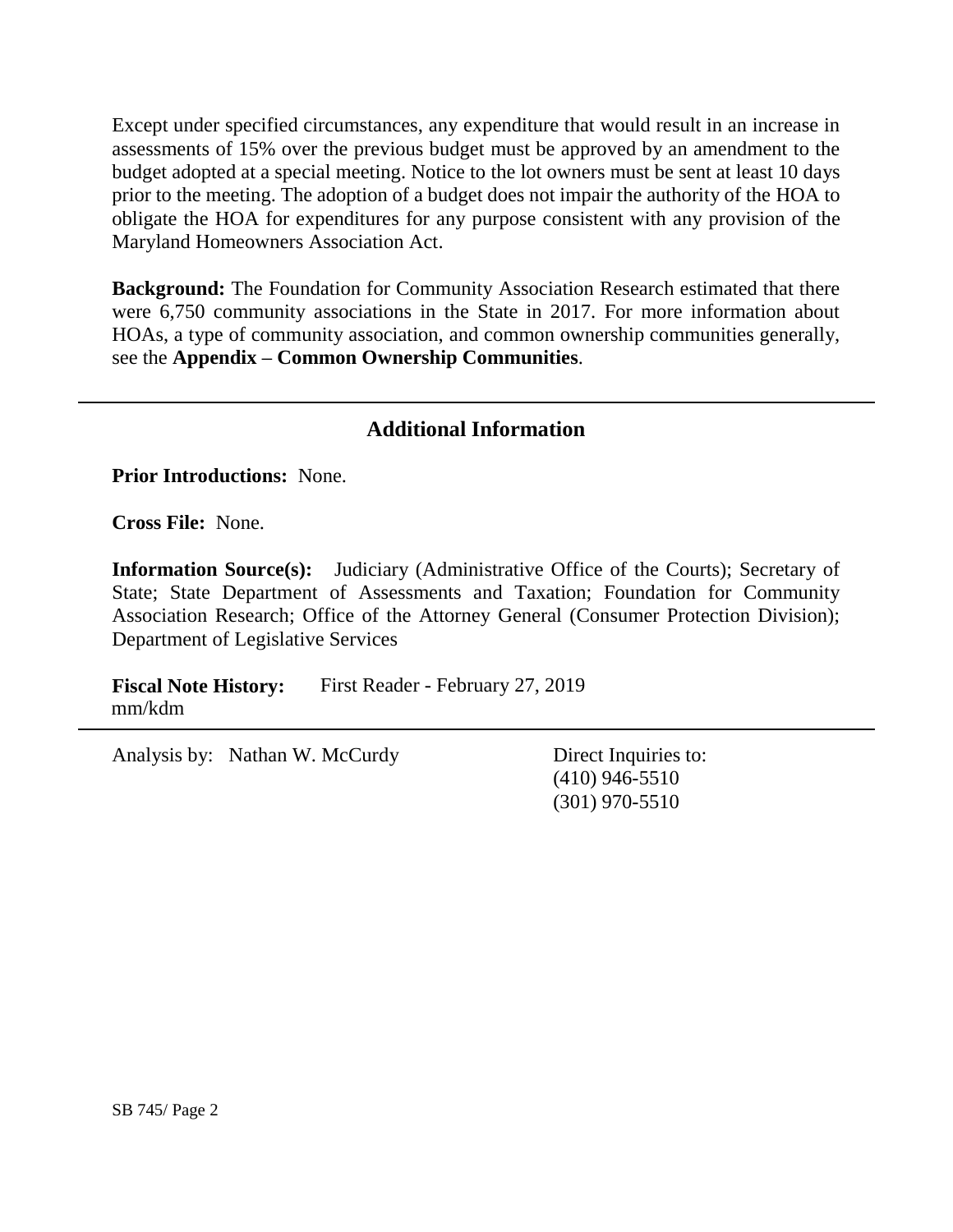# **Appendix – Common Ownership Communities**

When a person purchases a single-family home, condominium, or an interest in a cooperative housing corporation, he or she may also be required to join an association of owners, which is intended to act in the common interests of all the homeowners, condominium unit owners, or cooperative owners in the community. Collectively, these associations are often referred to as common ownership communities (COCs). In Maryland, a growing number of newly constructed or newly converted residences are located in some form of a COC.

The affairs of a condominium are governed by a council of unit owners, which comprises all unit owners. Among other powers, the council of unit owners has the power to impose assessments on the unit owners to pay common expenses. A council of unit owners may delegate its powers to a board of directors, officers, or a managing agent. Condominiums are governed under Title 11 of the Real Property Article.

Many new housing developments are subject to a homeowners association (HOA) that is created by a governing document and has the authority to impose mandatory fees on lots in the development in connection with the provision of services or for the benefit of the lots, the lot owners, or the common areas. HOAs are governed under Title 11B of the Real Property Article.

A cooperative housing corporation or "cooperative" is a corporation that owns real property. A resident of a cooperative does not own his or her unit; rather, the person owns an interest in the corporation, which leases the unit to the person for residential use. Cooperatives are governed by the laws in Title 5, Subtitle 6B of the Corporations and Associations Article.

Condominiums and HOAs may be authorized by their governing documents to impose liens on units or lots to collect unpaid assessments or fees. In a cooperative, the governing documents usually provide for the collection of delinquent fees, and evictions for unpaid fees are generally pursued by way of a landlord-tenant action.

Since registration of the various COCs is not required statewide, the exact number of COCs in Maryland is unknown. However, public offering statements for condominium regimes are required by law to be registered with the Secretary of State (SOS). SOS registration records show that, as of December 2018, 2,691 condominium regimes have been registered with the State.<sup>1</sup> The State Department of Assessments and Taxation, which maintains

SB 745/ Page 3 <sup>1</sup> This number is lower than the 2,875 condominium regimes reported by SOS in 2017. The inflated number was the result of a miscalculation, and the revised number does not reflect a decrease in the number of regimes.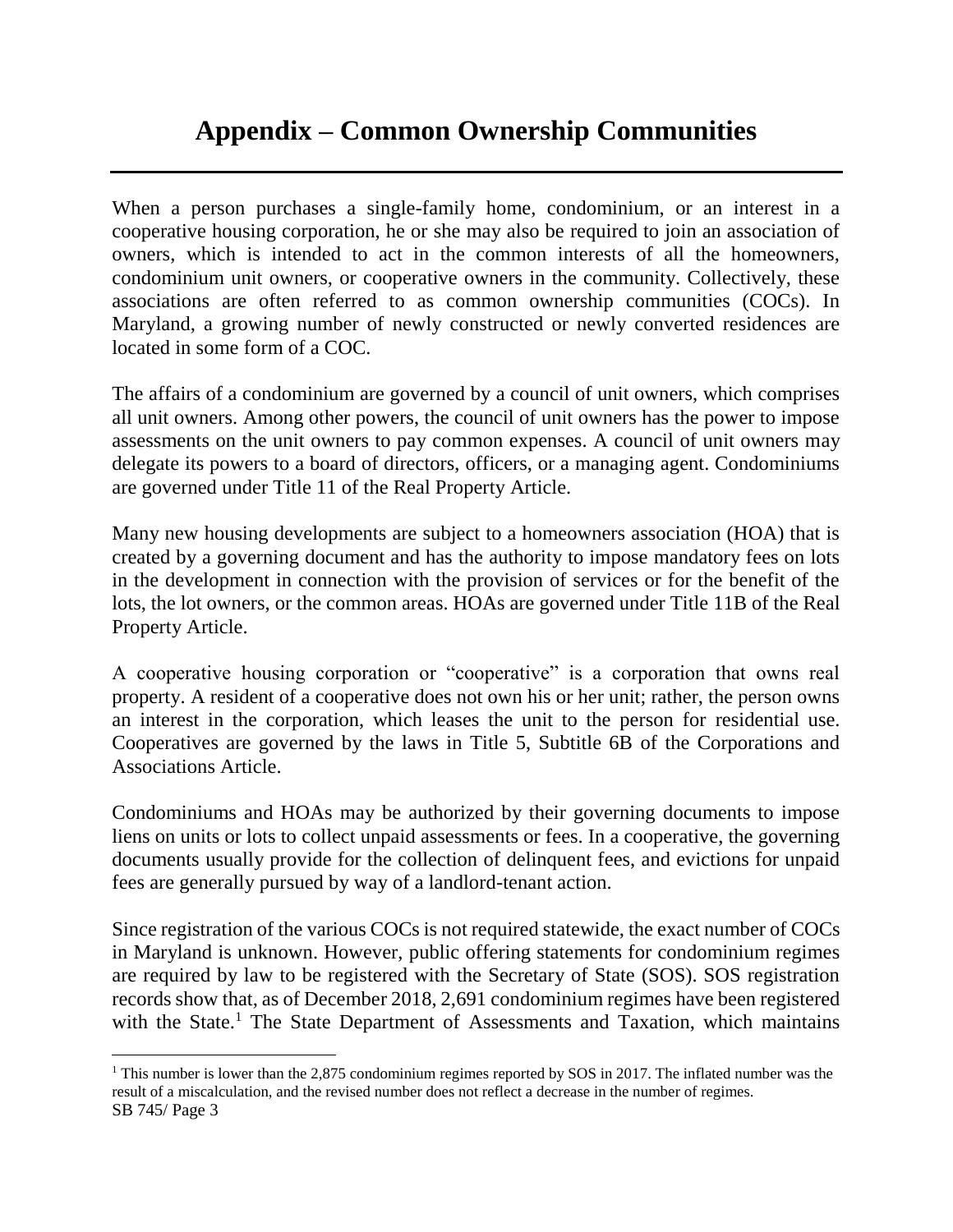assessment records based on class of property, reports that there are 229,859 condominium units in the State as of December 2018. The Foundation for Community Association Research estimated that there were 6,750 community associations in the State in 2017.

#### *Task Force on Common Ownership Communities*

With a growing number of Marylanders residing in COCs, and evidence that some COCs had issues with governance, dispute resolution, and financial stability, the General Assembly created the Task Force on Common Ownership Communities in 2005 (Chapter 469 of 2005). The issues addressed by the task force included the education and training needs of COC boards and prospective buyers, availability of alternative dispute resolution services, special considerations of aging COCs, collection of assessments, and resale of homes within COCs. The task force met 10 times, held five public hearings, and submitted its final report in December 2006. The report's findings and recommendations have served, in subsequent years, as the basis for numerous pieces of legislation intended to improve the operation of COCs. This legislation, enacted from 2007 through 2017:

- authorized a group of three or more unit or lot owners in a condominium or HOA to petition a circuit court to appoint a receiver in specified situations frequently found in aging communities (Chapter 321 of 2007);
- gave the Consumer Protection Division within the Office of the Attorney General increased authority over violations of the Maryland Homeowners Association Act (Chapter 593 of 2007);
- eased restrictions on the ability of condominiums and HOAs to amend their governing documents (Chapters 144 and 145 of 2008 and Chapter 480 of 2017);
- strengthened the transition process from developer to the governing body of a condominium or HOA by allowing the governing body to terminate specified contracts and requiring the developer to provide specified documents (Chapters 95 and 96 of 2009);
- required the governing body of a COC to purchase fidelity insurance or a fidelity bond covering various acts of malfeasance by COC officers, directors, and other specified employees and agents (Chapters 77 and 78 of 2009 and Chapter 615 of 2010);
- granted priority to a specified portion of a lien of a condominium or HOA over the claim of a holder of a first mortgage or first deed of trust in the event of a foreclosure on a unit or lot (Chapter 387 of 2011);